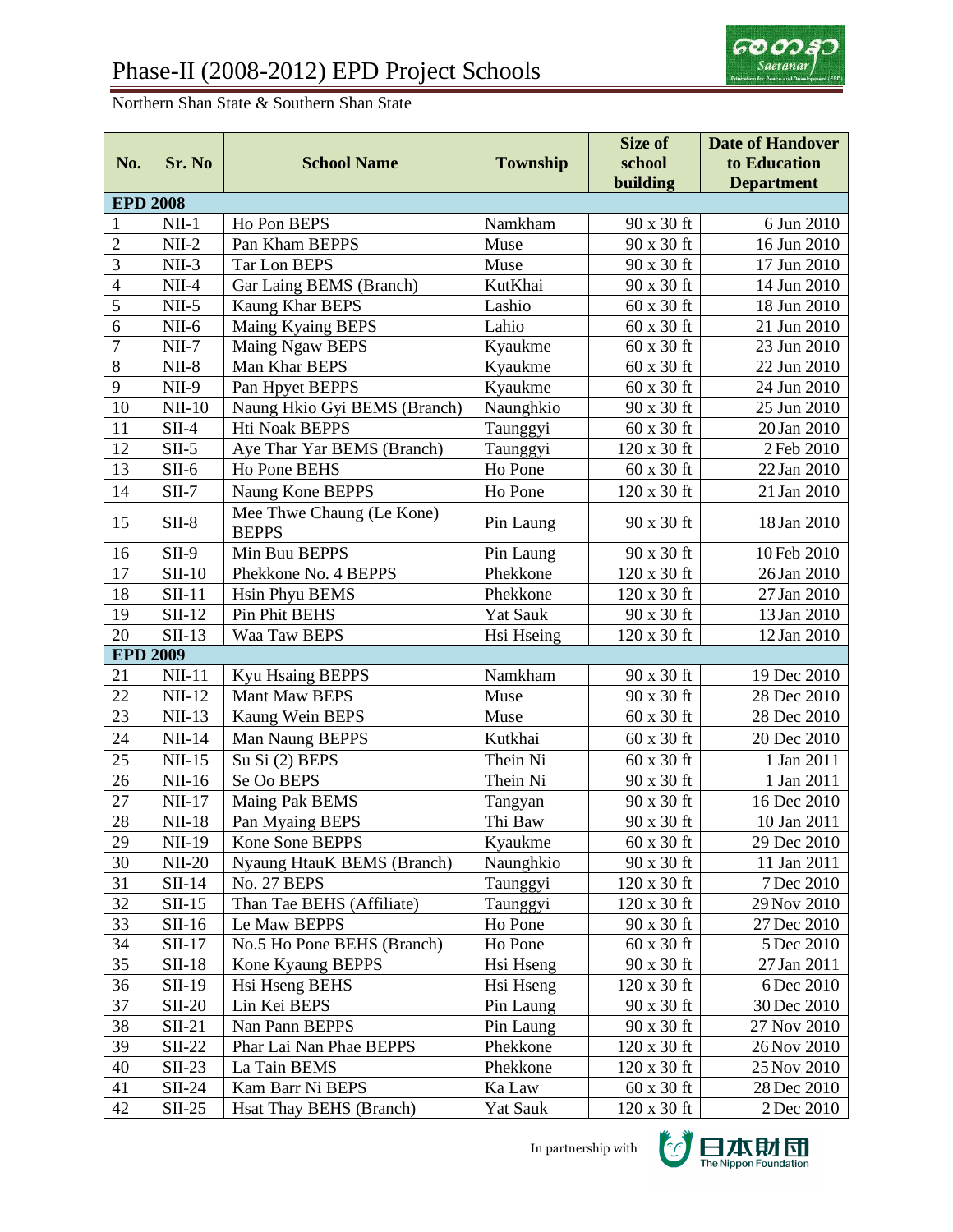

Northern Shan State & Southern Shan State

| 43              | $SII-26$      | Phoung Phar BEPS                     | <b>Yat Sauk</b> | 60 x 30 ft        | 13 Jan 2011 |
|-----------------|---------------|--------------------------------------|-----------------|-------------------|-------------|
| 44              | $SII-27$      | Par Nway BEPS                        | Nyaung<br>Shwe  | 60 x 30 ft        | 22 Dec 2010 |
| 45              | <b>SII-28</b> | Lon Kan BEPPS                        | Taunggyi        | 90 x 30 ft        | 29 Dec 2010 |
| <b>EPD 2010</b> |               |                                      |                 |                   |             |
| 46              | $NII-21$      | Ngoon Inn BEPS                       | Nam Kham        | 90 x 30 ft        | 4 Aug 2011  |
| 47              | <b>NII-22</b> | Tein Lon BEPS                        | Muse            | 90 x 30 ft        | 5 Aug 2011  |
| 48              | $NII-23$      | Maing Yu (105Miles) BEHS<br>(Branch) | Muse            | 120 x 30 ft       | 5 Aug 2011  |
| 49              | $NII-24$      | Nam Sa Latt BEHS (Branch)            | Thein Ni        | 120 x 30 ft       | 20 Nov 2011 |
| 50              | $NII-25$      | No.26 BEMS (Branch)                  | Lashio          | 120 x 30 ft       | 7 Oct 2011  |
| 51              | <b>NII-26</b> | Nam Khaik BEPS                       | Lashio          | 60 x 30 ft        | 7 Oct 2011  |
| 52              | <b>NII-27</b> | Man Maing BEPS                       | Thi Baw         | 90 x 30 ft        | 22 Sep 2011 |
| 53              | <b>NII-28</b> | Lon Wai BEPS                         | Kyauk Me        | 60 x 30 ft        | 21 Sep 2011 |
| 54              | <b>NII-29</b> | Sa Khan Thar BEMS (Branch)           | Kyauk Me        | 120 x 30 ft       | 21 Sep 2011 |
| $\overline{55}$ | $NII-30$      | Ho Kho (1) BEMS (Branch)             | Naung Hkio      | 120 x 30 ft       | 14 Sep 2011 |
| 56              | <b>SII-29</b> | Taung Ni BEHS (Branch)               | Taunggyi        | 60 x 30 ft        | 23 Jan 2012 |
| 57              | <b>SII-30</b> | No. 34 Yay Nway BEPS                 | Taunggyi        | 60 x 30 ft        | 1 Dec 2011  |
| 58              | $SII-31$      | Nam Khoke BEHS                       | Ho Pone         | 120 x 30 ft       | 26 Jan 2012 |
| 59              | $SII-32$      | Nam Le BEPPS                         | Nyaung<br>Shwe  | 60 x 30 ft        | 13 Jan 2012 |
| 60              | $SII-33$      | Pha Yar Phyu BEHS (Branch)           | Hsi Hseng       | 60 x 30 ft        | 19 Jan 2012 |
| 61              | $SII-34$      | <b>Taung Lay BEPPS</b>               | Pin Laung       | 90 x 30 ft        | 25 Jan 2012 |
| 62              | $SII-35$      | No. 58 Ta Me BEPPS                   | Pindaya         | 90 x 30 ft        | 12 Jan 2012 |
| 63              | $SII-36$      | No.3 Kyone BEHS (Branch)             | Pindaya         | 90 x 30 ft        | 2 Feb 2012  |
| 64              | $SII-37$      | No.4 Pwe Hla BEHS (Branch)           | Pindaya         | 90 x 30 ft        | 6 Jan 2012  |
| 65              | $SII-38$      | Lwe Maw BEPPS                        | Kalaw           | 60 x 30 ft        | 9 Feb 2012  |
| <b>EPD 2011</b> |               |                                      |                 |                   |             |
| 66              | <b>NII-31</b> | Loi Int BEPS                         | NamKham         | 90 x 30 ft        | 3 Apr 2012  |
| 67              | <b>NII-32</b> | Mant Kant BEPS                       | NamKham         | 90 x 30 ft        | 8 Mar 2012  |
| 68              | <b>NII-33</b> | Pan Law BEPS                         | Kutkai          | 90 x 30 ft        | 14 Jun 2012 |
| 69              | <b>NII-34</b> | Maing Yan BEPPS                      | Lashio          | $60 \times 30$ ft | 4 Jul 2012  |
| $70\,$          | <b>NII-35</b> | Nam Khaw BEPS                        | Lashio          | 90 x 30 ft        | 3 Jul 2012  |
| $\overline{71}$ | NII-36        | Mu Lay BEPS                          | Thi Baw         | 60 x 30 ft        | 9 Apr 2012  |
| 72              | NII-37        | Maing Tin BEHS(Branch)               | Kyaukme         | 90 x 30 ft        | 5 Jun 2012  |
| 73              | <b>NII-38</b> | Man Pint BEPPS                       | Kyaukme         | 90 x 30 ft        | 19 Jun 2012 |
| 74              | NII-39        | Yaymaung Tan BEPS                    | NaungKhio       | 90 x 30 ft        | 24 May 2012 |
| 75              | $NII-40$      | <b>Palaung Chaung BEPPS</b>          | NaungKhio       | 90 x 30 ft        | 20 Jun 2012 |
| 76              | SII-39        | Mong Pyin Phar Le BEMS<br>(Branch)   | Ho Pone         | 90 x 30 ft        | 25 May 2012 |
| 77              | $SII-40$      | Inn Paw Khone Ywa Thit BEPPS         | Nyaung<br>Shwe  | 90 x 30 ft        | 3 May 2012  |
| 78              | $SII-41$      | Yan Dwin BEPPS                       | Yat Sauk        | $60 \times 30$ ft | 30 May 2012 |
| 79              | $SII-42$      | <b>Bamar Toe BEPPS</b>               | <b>Yat Sauk</b> | 90 x 30 ft        | 16 Feb 2012 |
| 80              | $SII-43$      | No.3 Lwe Put BEPS                    | Hsi Hseng       | 60 x 30 ft        | 10 May 2012 |
| 81              | $SII-44$      | Pa Char Kaloh BEHS (Branch)          | Hsi Hseng       | 80 x 30 ft        | 22 May 2012 |
| 82              | $SII-45$      | Moe Oo BEPPS                         | Pin Laung       | $90 \times 30$ ft | 3 Apr 2012  |
| 83              | $SII-46$      | Tin Htet Myauk BEPPS                 | Pin Laung       | 60 x 30 ft        | 29 Feb 2012 |